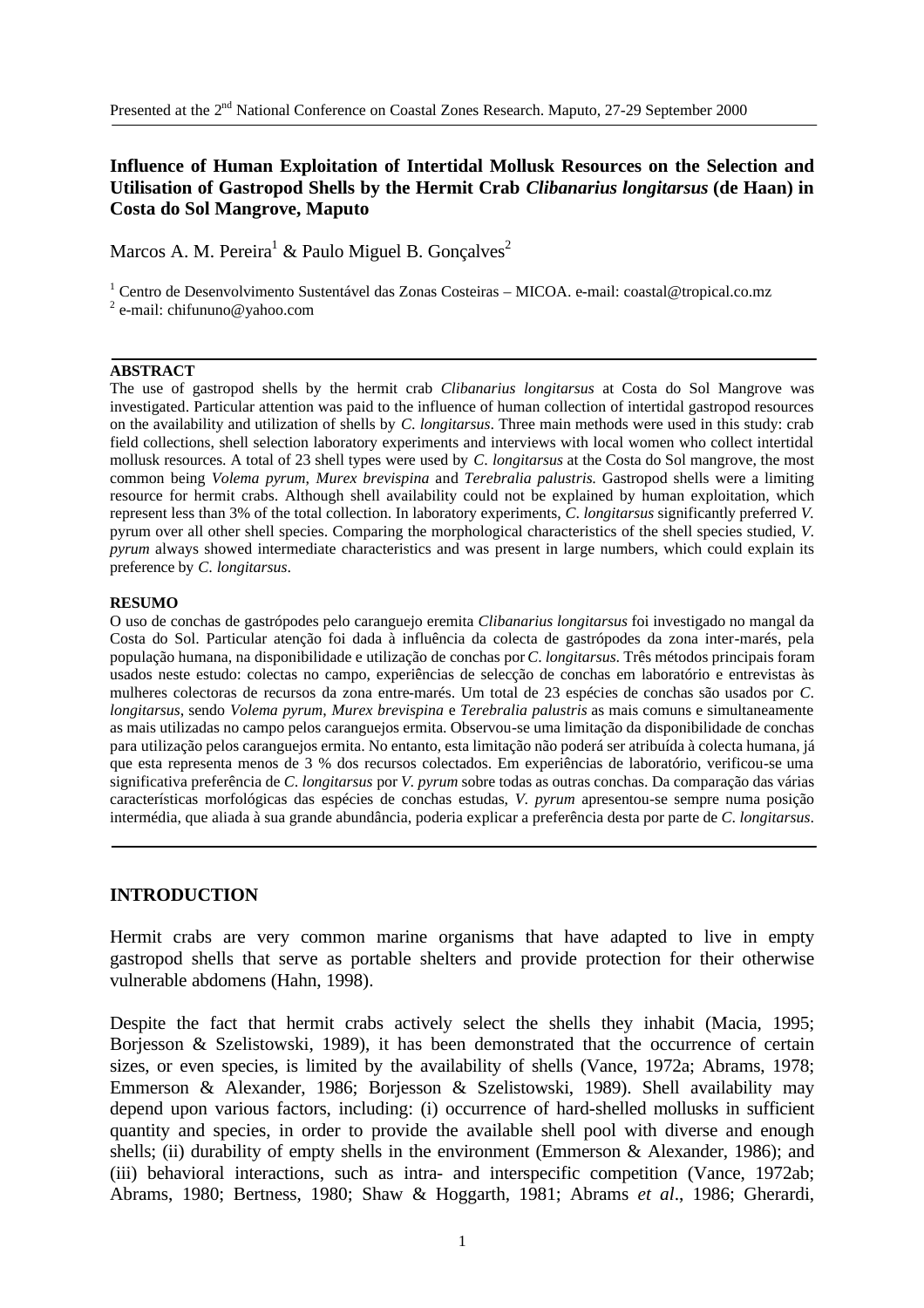1990), predation (Borjesson & Szelistowski, 1989) and symbiotic relationships (Brooks & Mariscal, 1986).

The collection by humans of intertidal mollusk resources is another factor that may influence the availability of shells in intertidal areas (Barnes, 1997a), especially if this collection is intensive and systematic. At Inhaca Island (Longamane, 1995; de Boer & Longamane, 1996; Pereira, 1998) and Praia da Costa do Sol (Oliveira, 1972; Bandeira, 1995 and pers. obs.), intertidal mollusk resources (especially bivalves and gastropods) are collected on a daily basis by local populations, either for self consumption or for sale. This activity may influence the availability and utilization of shells by hermit crabs therefore, this study aims to investigate the following: (1) What gastropod shell species do hermit crabs use; (2) what gastropod species do the human population collect and (3) what are the effects of the human collection of intertidal gastropods on the shell availability, selection and utilization by the hermit crab *Clibanarius longitarsus* (de Haan) in Costa do Sol mangrove and surrounding area.

# **MATERIALS AND METHODS**

# **Study Area and Species**

*C*. *longitarsus* (de Haan) is a pan-tropical species, very common in southern Africa, occurring from Transkei to Zanzibar, mainly on the pneumathophores of mangroves (Day, 1974; Branch *et al*., 1995).

This study was done in Costa do Sol mangrove, located 6 km north of Maputo City (Figure 1). This small mangrove forest is dominated by the white mangrove *Avicennia marina* and has been considered as almost lost, due to coastal development (Hatton, 1995). High levels of urban pollution and timber exploitation (pers. obs.), also affect the area. *C*. *longitarsus* is the only hermit crab species recorded in this area. Various fiddler crab species (*Uca* spp.) and the soldier crab *Dottila fenestrata* (in sandy areas), dominate the crustacean fauna.

# **Transect Sampling**

Field sampling was conducted in July 2000, along the seaward edge of a 500 m section of mangroves, following an adaptation of the methodology described in Borjesson & Szelistowski (1989). At the border of the mangroves, we established a 5 m transect line perpendicular to the root edge, extending 5 m into the root system and 5 m outside the root edge. We collected all hermit crabs, gastropods, and empty shells within 1 m of each side of an imaginary vertical extension of this line. Four transects were completed. All collections were returned to the laboratory for analysis. Gastropods and empty shells were identified and counted. *C*. *longitarsus* were sorted by the species of gastropod shell they occupied and were similarly counted. To increase our sample size, we also collected crabs within the study area but outside of specific transects.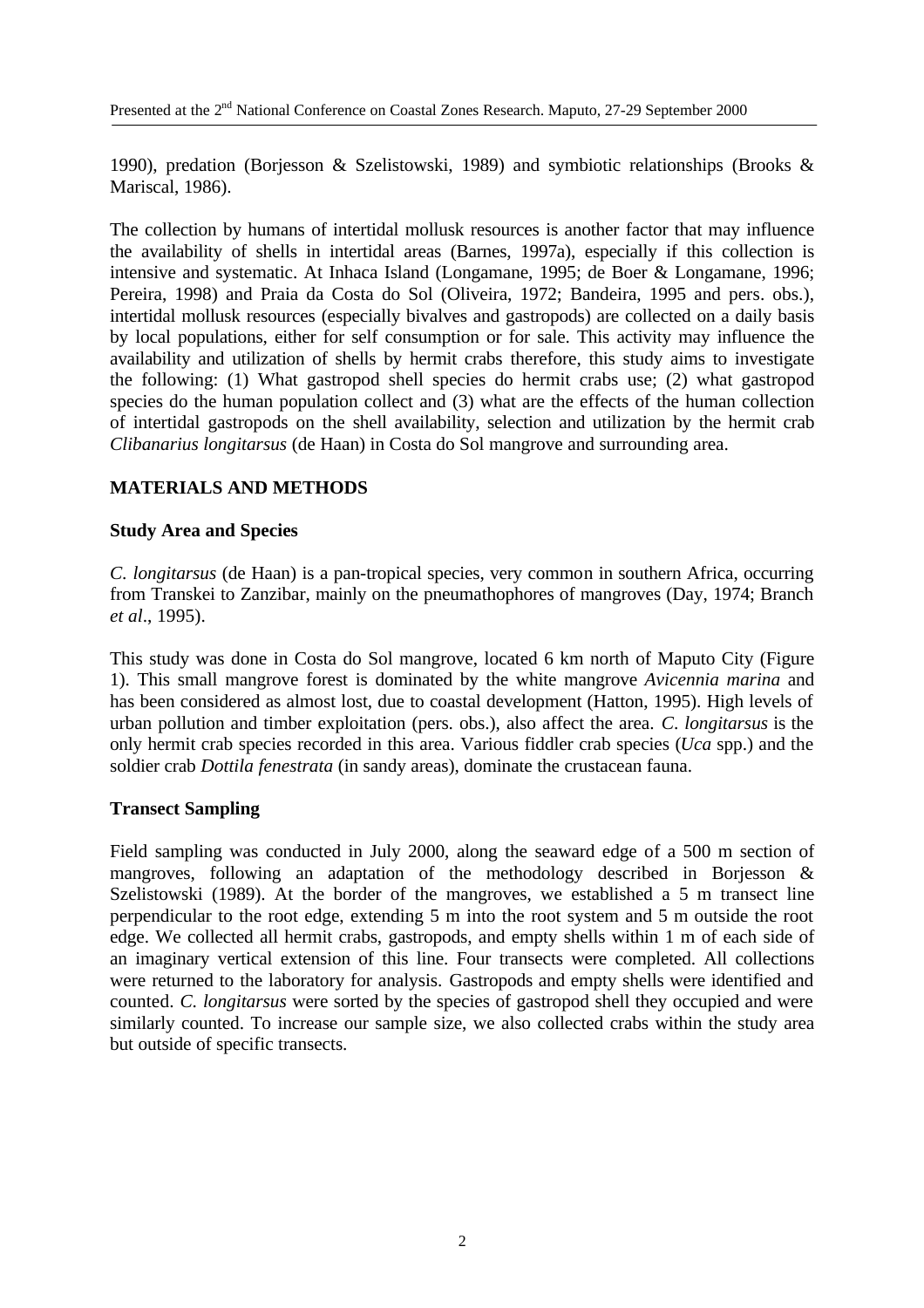

Figure 1. Location of study site (dark circle).

### **Human Exploitation**

The human exploitation of intertidal mollusc resources was assessed at the end of the tidal exposure period. Ten individuals were interviewed regarding locality, resource preferences and whether they collected to sell or to consume.

# **Shell Morphology**

Shell morphology was examined to compare specific characteristics of the five shell types used in the selection experiments. Shells were cleaned of encrusting organisms and dried. We measured length, diameter (defined as the maximum width of the shell, perpendicular to the axis of coiling), aperture width (maximum aperture width of the shell, perpendicular to the axis of coiling) of each shell with calipers to the nearest 0.5 mm, and weighted each to the nearest 0.1 g. Internal shell volume was measured to the nearest 0.1 ml by filling shells with water from a syringe. The shell with water was then weighted and the difference between the dried empty shell and the filled one was the weight of water, which was converted to water volume, using a water density of 1 g/ml.

# **Shell Selection Experiments**

Shell selection experiments followed the experimental design proposed by Liszka & Underwood (1990). Only *C*. *longitarsus* originally found in *Volema pyrum* shells were used in the experiments. In many studies, hermit crabs have been removed from their shells and then presented with a range of empty shells into which they might move (e.g. Macia, 1995;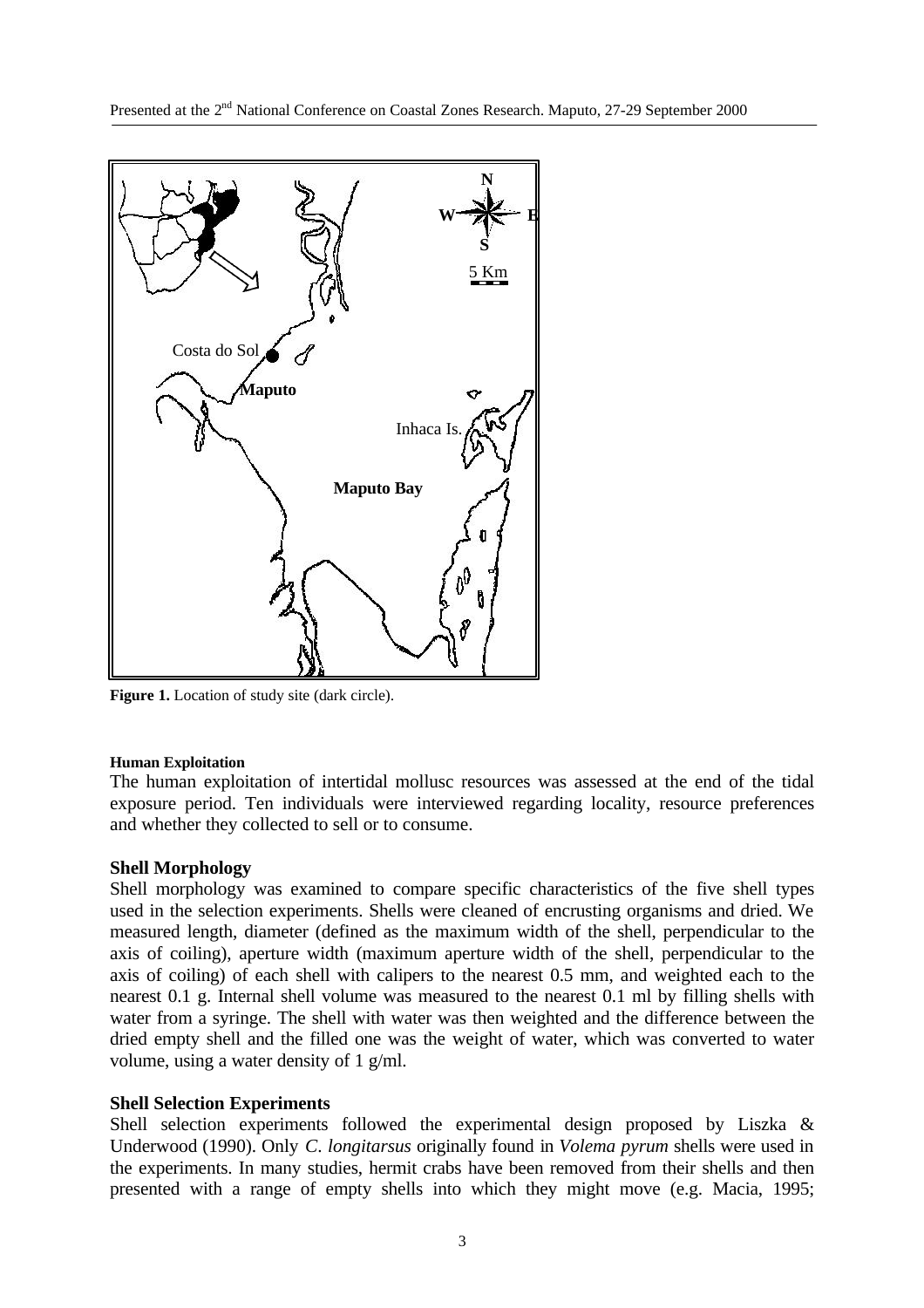Borjesson & Szelistowski, 1989). Being out of shell is a very unnatural situation for hermit crabs; they choose new shells while still in their old shell. Thus, any apparent preference inferred from experiments with naked hermit crabs is likely to be biased by these unnatural circumstances (Liszka & Underwood, 1990). *C*. *longitarsus* in *V*. *pyrum* shells were used because these were the most abundant shells occupied and therefore most convenient for collecting crabs.

Prior to experiments crabs were not held in the laboratory for more than 1 day. Experiments were done in glass aquariums (at least  $20 \times 20 \times 20$  cm deep) with 5 cm of water taken daily from the crab mangrove collection site. Particular types of shells were arbitrarily considered to be used relatively often if they constituted 12 % or more of those used by *C*. *longitarsus* in the field. Three types of rarely used  $(12\%)$  and two types of often used shells were compared to determine whether this distinction was due to preference. We also estimated the rate at which crabs changed into shells of each type when presented on its own.

Shells placed in each aquarium had approximately the same size distribution as found occupied by *C*. *longitarsus* in the field and the sizes were chosen to match those used by crabs of similar sizes to those used in each experiment. The different types of shells presented to the crabs were also of the same sizes, to reduce confounding influences due to different sizes of shells (Liszka & Underwood, 1990). Five *C*. *longitarsus* in *V*. *pyrum* shells were chosen and placed into each aquarium. Shells were cleaned of barnacles and other encrusting organisms and placed at random inside the aquariums. After 24 h, the aquariums were drained of seawater and the number of *C*. *longitarsus* in each type of shell was recorded in each aquarium. The numbers of shells used were always in excess of the number of crabs. *V*. *pyrum* shells occupied by crabs at the start of the experiment were marked with a small dot of correction fluid prior to being placed in aquariums whenever *V*. *pyrum* shells were to be selected. Reese (1963 cited in Liszka & Underwood, 1990) found that a dot of paint on the shell did not affect the selection of shells by hermit crabs.

*C*. *longitarsus* were removed from their shells and discarded at the end of each experiment. Appropriate shells were then rinsed in "Javel" water (sodium hipochlorite 3.5 % v/m solution), in freshwater, then in seawater and finally returned to experimental aquariums. It was assumed that occupancy of a shell by a crab would not affect any subsequent selection of that shell by other crab (Vance 1972b; Liszka & Underwood, 1990).

Table 1 presents the experimental designs followed. In all treatments 2 aquarium replicates were used. Treatments were made up of aquariums with either one or two types of shell. The total number of shells in each aquarium was always 10; thus, when an aquarium had two types of shell, there were 5 of each type. The number of crabs was always 5 in each aquarium.

# **Statistical Analysis**

 $\chi^2$  tests (Zar, 1999) were used to test the null hypothesis of no preference of shell types used by hermit crabs in the laboratory experiments. Observed values were compared to expected values that were calculated using a powerful test described in Liszka & Underwood (1990).

Simple linear regression was used to study the relationship between shell characteristics and analysis of covariance (ANCOVA) (Zar, 1999) tested the significance of linear regression equation slopes between shell species. Whenever ANCOVA revealed that all regression slopes were not equal, a multiple comparison procedure (Turkey test) (Zar, 1999) was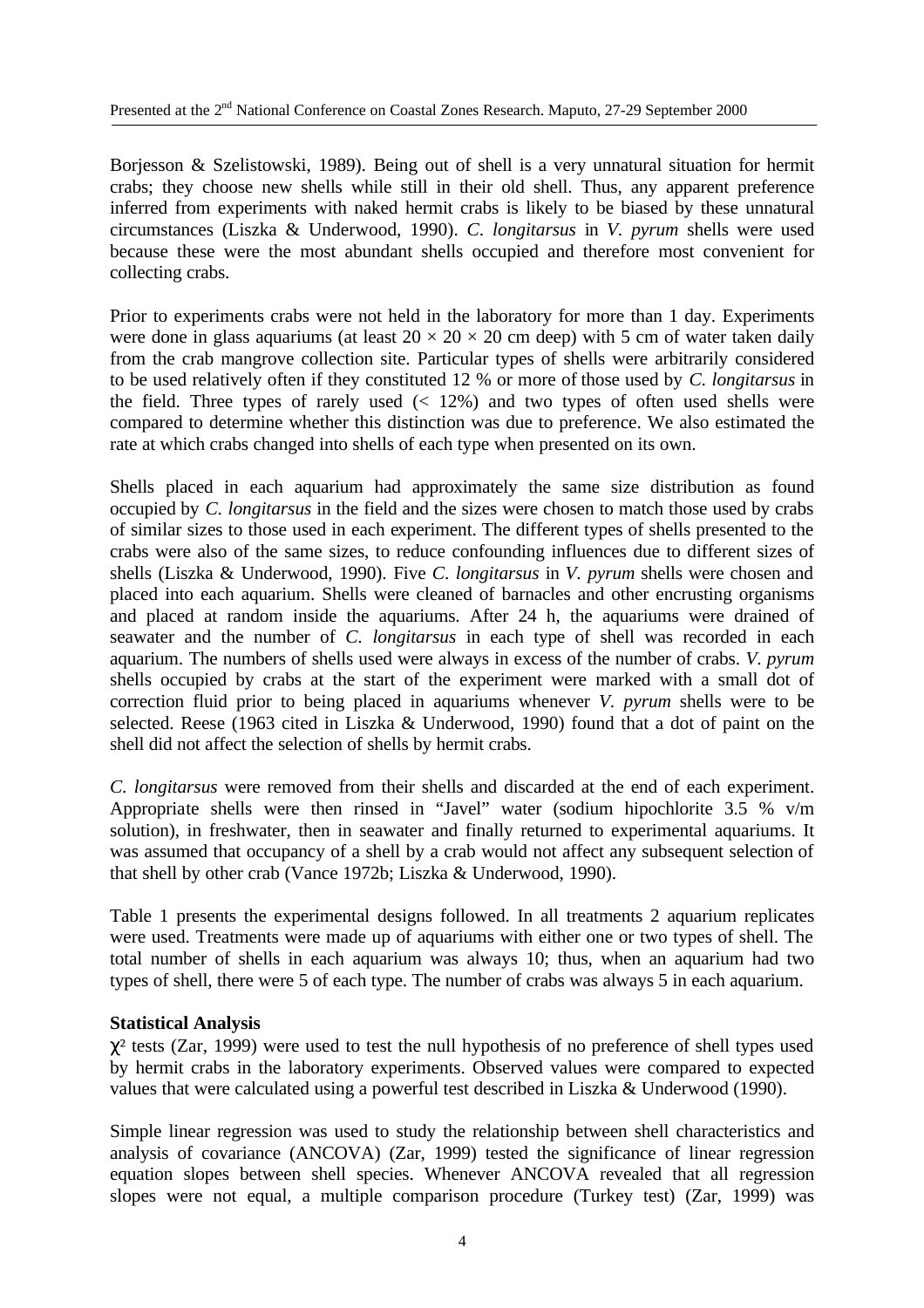employed to test the difference between the first two higher **b** values. In all tests, differences were considered significant at  $P < 0.05$ .

| eracs in each aguailmn. |                     |                     |                      |                     |
|-------------------------|---------------------|---------------------|----------------------|---------------------|
| <b>Treatment 1</b>      | <b>Treatment 2</b>  | <b>Treatment 3</b>  | <b>Treatment 4</b>   | <b>Treatment 5</b>  |
| 10                      | 10                  | 10                  | 10                   | 10                  |
| Polinices mamilla       | Thais carinfera     | Murex brevispina    | Terebralia palustris | Volema pyrum        |
| <b>Treatment 6</b>      | <b>Treatment 7</b>  | <b>Treatment 8</b>  | <b>Treatment 9</b>   | <b>Treatment 10</b> |
|                         |                     |                     |                      |                     |
| P. mamilla              | P. mamilla          | P. mamilla          | P. mamilla           | T. carinfera        |
|                         |                     |                     |                      |                     |
|                         |                     |                     |                      |                     |
| T. carinfera            | M. brevispina       | <i>T. palustris</i> | V. <i>pyrum</i>      | M. brevispina       |
| <b>Treatment 11</b>     | <b>Treatment 12</b> | <b>Treatment 13</b> | <b>Treatment 14</b>  | <b>Treatment 15</b> |
|                         |                     |                     |                      |                     |
| T. carinfera            | T. carinfera        | M. brevispina       | M. brevispina        | T. palustris        |
|                         |                     |                     |                      |                     |
|                         |                     |                     |                      |                     |
| <i>T. palustris</i>     | <i>V. pyrum</i>     | <i>T. palustris</i> | V. <i>pyrum</i>      | V. <i>pyrum</i>     |

**Table 1.** Experimental designs to determine shell preference  $(n = 2$  replicates for each combination; 5 crabs in each aquarium).

# **RESULTS**

### **Shell Availability and Utilization in the Field**

Results are summarized in Table 2. A total of 23 shell identities were used by *C*. *longitarsus* in Costa do Sol mangrove. *Volema pyrum* was the most common shell type in the field (43.6 %) and the most used by the hermit crabs (42.4 %). Other shells fairly common in the field and used by crabs were those of *Murex brevispina* and *Terebralia palustris*. These three types were considered as commonly used by crabs  $(>12, 96)$ . All others shell identities were considered rarely used (< 12%).

Crabs used the great majority of the shells collected (90%) and those not occupied (7.9%) were greatly damaged or filled with sand, i.e. unavailable, suggesting a great unavailability of shells in this area and that gastropod shells may be a limiting factor for hermit crabs. Gastropod shells with live gastropods inside were also in low numbers (2.1 %) and those collected were of small-sized species or individuals (such as *Littoraria scabra* and *Nerita albicila*).

# **Human Exploitation**

Bivalves constitute the most important resource exploited by humans in Costa do Sol intertidal areas, especially the asiatic hard clam *Meretrix meretrix* which constituted 97 to 100% of the catches of all individuals interviewed. In general terms, gastropods were poorly represented in the mollusc collections and the species collected were those immediately available in the field.

In terms of availability in the field, "chidela" (*Natica* spp.), "mbawana" (*Volema pyrum*), "fumane" (*Polinices mamilla*), "búzio" (*T*. *carinfera*) and "ntsanga" (*Murex brevispina*) were, in descending order, the most important gastropod species. The collection of a particular species was, however, not only dependent on the availability of gastropods (as in the case of *V*. *pyrum*), but on abundance of preferred species (*P*. *mamilla* and *T*. *carinfera*) as well.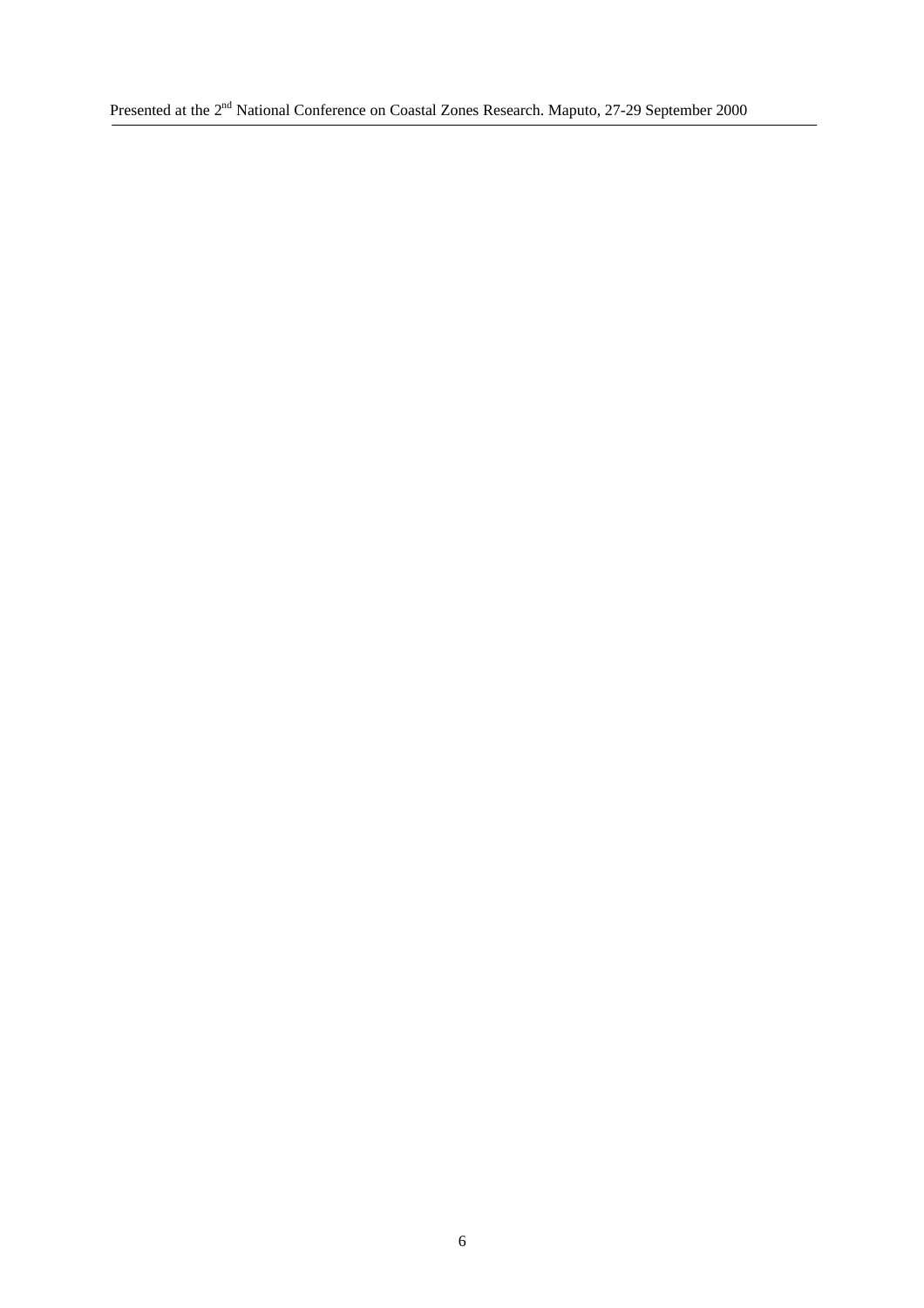| <b>Species</b>               |                | Shells found in sample | <b>Occupation by crabs</b> |       | $N°$ shells found with live gastropods |                |            | $N^{\circ}$ gastropod shells found empty |                |            |                  |
|------------------------------|----------------|------------------------|----------------------------|-------|----------------------------------------|----------------|------------|------------------------------------------|----------------|------------|------------------|
|                              | $\mathbf n$    | % of total             | $\mathbf n$                |       | % of total % of occupation             | $\mathbf n$    | % of total | % within species                         | $\mathbf N$    | % of total | % within species |
| Volema pyrum                 | 144            | 43.6                   | 140                        | 42.4  | 97.2                                   |                | 0.3        | 0.7                                      | 3              | 0.9        | 2.1              |
| Murex brevispina             | 52             | 15.8                   | 50                         | 15.2  | 96.2                                   | $\theta$       | 0.0        | 0.0                                      | 2              | 0.6        | 3.9              |
| Terebralia pallustris        | 40             | 12.1                   | 39                         | 11.8  | 97.5                                   | $\theta$       | 0.0        | 0.0                                      |                | 0.3        | 2.5              |
| Polinices mamilla            | 35             | 10.6                   | 29                         | 8.8   | 82.9                                   | $\overline{0}$ | 0.0        | 0.0                                      | 6              | 1.8        | 17.1             |
| Polinices didyma             | 18             | 5.5                    | 14                         | 4.2   | 77.8                                   |                | 0.3        | 5.6                                      | 3              | 0.9        | 16.7             |
| Thais carinfera              | 11             | 3.3                    | 11                         | 3.3   | 100.0                                  | $\theta$       | 0.0        | 0.0                                      | $\Omega$       | 0.0        | 0.0              |
| Terrestrial snail sp. 1      |                | 1.2                    | $\overline{c}$             | 0.6   | 50.0                                   | $\mathbf{0}$   | 0.0        | 0.0                                      | $\overline{2}$ | 0.6        | 50.0             |
| Nerita albicilla             | 3              | 0.9                    | $\Omega$                   | 0.0   | 0.0                                    | 2              | 0.6        | 66.7                                     |                | 0.3        | 33.3             |
| Chicoreus ramosus            |                | 0.6                    | $\overline{2}$             | 0.6   | 100.0                                  | $\mathbf{0}$   | 0.0        | 0.0                                      | $\Omega$       | 0.0        | 0.0              |
| Littoraria scabra            |                | 0.6                    | $\Omega$                   | 0.0   | 0.0                                    | $\overline{c}$ | 0.6        | 100.0                                    | $\Omega$       | 0.0        | 0.0              |
| Natica gualteriana           | $\overline{2}$ | 0.6                    |                            | 0.3   | 50.0                                   | $\overline{0}$ | 0.0        | 0.0                                      |                | 0.3        | 50.0             |
| Nassarius arcularia plicatus | $\overline{2}$ | 0.6                    | 2                          | 0.6   | 100.0                                  | $\theta$       | 0.0        | 0.0                                      | $\Omega$       | 0.0        | 0.0              |
| Oliva sp.                    | 2              | 0.6                    | $\Omega$                   | 0.0   | 0.0                                    | $\theta$       | 0.0        | 0.0                                      | $\overline{2}$ | 0.6        | 100.0            |
| Unidentified sp. 1           |                | 0.6                    | $\overline{2}$             | 0.6   | 100.0                                  | $\Omega$       | 0.0        | 0.0                                      | $\Omega$       | 0.0        | 0.0              |
| Unidentified sp. 2           |                | 0.6                    | $\Omega$                   | 0.0   | 0.0                                    | $\theta$       | 0.0        | 0.0                                      | 2              | 0.6        | 100.0            |
| Unidentified sp. 3           | $\overline{2}$ | 0.6                    | $\overline{c}$             | 0.6   | 100.0                                  | $\theta$       | 0.0        | 0.0                                      | $\Omega$       | 0.0        | 0.0              |
| Cerithium sp.                |                | 0.3                    | $\Omega$                   | 0.0   | 0.0                                    | $\theta$       | 0.0        | 0.0                                      |                | 0.3        | 100.0            |
| Fusinus colus                |                | 0.3                    | $\theta$                   | 0.0   | $0.0\,$                                | $\theta$       | 0.0        | 0.0                                      |                | 0.3        | 100.0            |
| Natica taeniata              |                | 0.3                    | $\Omega$                   | 0.0   | 0.0                                    |                | 0.3        | 100.0                                    | $\Omega$       | 0.0        | 0.0              |
| Nassarius coronatus          |                | 0.3                    |                            | 0.3   | 100.0                                  | $\Omega$       | 0.0        | 0.0                                      |                | 0.0        | 0.0              |
| Terrestrial snail sp. 2      |                | 0.3                    | $\Omega$                   | 0.0   | 0.0                                    | $\theta$       | 0.0        | 0.0                                      |                | 0.3        | 100.0            |
| Volema paradisica            |                | 0.3                    |                            | 0.3   | 100.0                                  | $\theta$       | 0.0        | 0.0                                      | $\Omega$       | 0.0        | 0.0              |
| Unidentified sp. 4           |                | 0.3                    |                            | 0.3   | 100.0                                  | $\mathbf{0}$   | $0.0\,$    | 0.0                                      | $\Omega$       | 0.0        | $0.0\,$          |
| <b>Total</b>                 | 330            | 100                    | 297                        | 90.00 |                                        | $\tau$         | 2.1        |                                          | 26             | 7.9        |                  |

Table 2. Field sampling results. Gastropod shells are ranked in decreasing order of use; the first six types were considered to be used commonly (> 12 %), the others rarely  $(\overline{<}12\%)$ .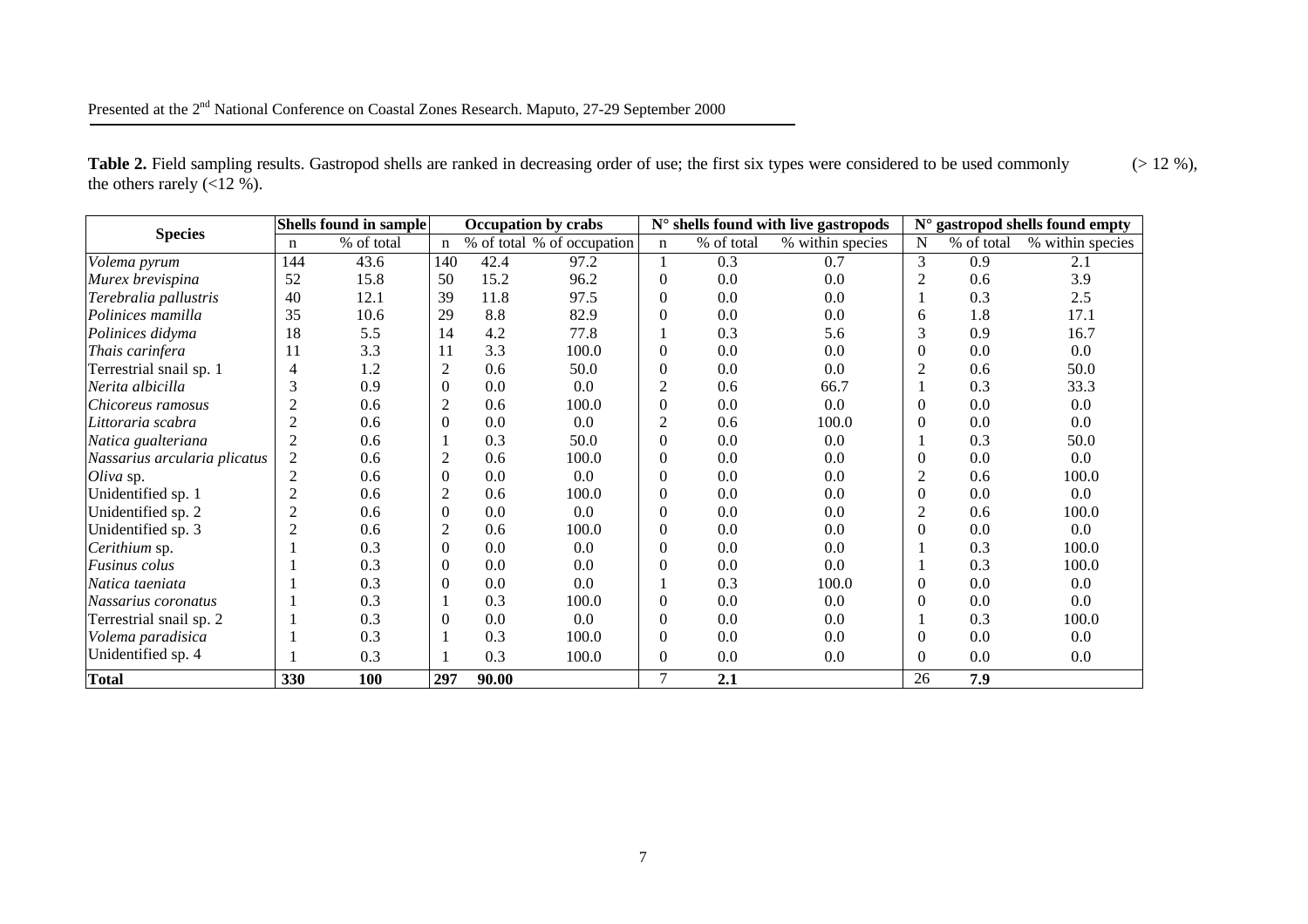# **Human Exploitation**

Bivalves constitute the most important resource exploited by humans in Costa do Sol intertidal areas, especially the asiatic hard clam *Meretrix meretrix* which constituted 97 to 100% of the catches of all individuals interviewed. In general terms, gastropods were poorly represented in the mollusc collections and the species collected were those immediately available in the field.

In terms of availability in the field, "chidela" (*Natica* spp.), "mbawana" (*Volema pyrum*), "fumane" (*Polinices mamilla*), "búzio" (*T*. *carinfera*) and "ntsanga" (*Murex brevispina*) were, in descending order, the most important gastropod species. The collection of a particular species was, however, not only dependent on the availability of gastropods (as in the case of *V*. *pyrum*), but on abundance of preferred species (*P*. *mamilla* and *T*. *carinfera*) as well.

# **Shell Morphology**

Table 3 summarizes all shell morphology results. Significant regression coefficients were found in all species for all shell characteristics except for *P*. *mamilla* (internal volume x length and internal volume x aperture width) and *T*. *palustris* (internal volume x weight). The ANCOVA test revealed that the regression equation slopes of all shell characteristics as function of internal volume were significantly different  $(P < 0.0005)$ .

| <b>Shell</b>              | <b>Shell</b>      |     |                            | ${\bf R}^2$ | <b>Significance</b> |               |               |  |
|---------------------------|-------------------|-----|----------------------------|-------------|---------------------|---------------|---------------|--|
| characteristics           | species           | n   | <b>Regression equation</b> |             | <b>ANOVA</b>        | <b>ANCOVA</b> | <b>TURKEY</b> |  |
| <b>Internal</b><br>volume | $Murex*$          | 46  | $Y = 0.3912X + 3.3729$     | 0.5877      | P < 0.0005          |               |               |  |
|                           | Polinices         | 33  | $Y = 0.1579X + 3.7847$     | 0.0268      | P > 0.25            |               |               |  |
| X                         | Terebralia        | 31  | $Y = 0.1296X + 3.8616$     | 0.1856      | P < 0.025           | P < 0.0005    | P < 0.025     |  |
|                           | <b>Thais</b>      | 31  | $Y = 0.2652X + 3.1226$     | 0.7806      | P < 0.0005          |               |               |  |
| Length                    | Volema*           | 110 | $Y = 0.2674X + 3.3256$     | 0.4067      | P < 0.0005          |               |               |  |
| <b>Internal</b>           | $Murex*$          | 46  | $Y = 2.2419X + 0.1607$     | 0.7161      | P < 0.0005          |               |               |  |
| volume                    | Polinices         | 33  | $Y = 0.1513X + 1.8152$     | 0.3559      | P < 0.0005          |               |               |  |
| $\mathbf{x}$              | Terebralia        | 31  | $Y = 0.0917X + 2.4262$     | 0.4544      | P < 0.0005          | P < 0.0005    | P < 0.001     |  |
| Width                     | $That's*$         | 31  | $Y = 0.1952X + 1.7331$     | 0.8835      | P < 0.0005          |               |               |  |
|                           | Volema            | 110 | $Y = 0.1919X + 1.8087$     | 0.7244      | P < 0.0005          |               |               |  |
| <b>Internal</b>           | <b>Murex</b>      | 46  | $Y = 0.0807X + 0.9486$     | 0.7191      | P < 0.0005          |               |               |  |
| volume                    | Polinices*        | 33  | $Y = 0.1046X + 0.8214$     | 0.1415      | P > 0.05            |               |               |  |
| $\mathbf x$               | Terebralia        | 31  | $Y = 0.0399X + 1.0441$     | 0.2848      | P < 0.01            | P < 0.0005    | P > 0.2       |  |
| Aperture                  | <b>Thais</b>      | 31  | $Y = 0.0803X + 0.7031$     | 0.8005      | P < 0.0005          |               |               |  |
| width                     | Volema*           | 110 | $Y = 0.0685X + 0.8321$     | 0.4275      | P < 0.0005          |               |               |  |
|                           | <b>Murex</b>      | 46  | $Y = 0.7776X + 3.6034$     | 0.3608      | P < 0.0005          |               |               |  |
| <b>Internal</b><br>volume | Polinices         | 33  | $Y = 1.3707X + 4.5081$     | 0.2770      | P < 0.01            |               |               |  |
|                           | Terebralia        | 31  | $Y = 0.6520X + 7.6446$     | 0.1198      | P > 0.05            | P < 0.0005    | P < 0.025     |  |
| X                         | $\mathit{This}^*$ | 31  | $Y = 2.0550X + 0.9839$     | 0.7996      | P < 0.0005          |               |               |  |
| Weight                    | Volema*           | 110 | $Y = 1.6856X + 2.9886$     | 0.6226      | P < 0.0005          |               |               |  |

**Table 3.** Shell morphology results. Species marked with (\*) were compared for differences in regression slopes using the Turkey test.

Further testing using the multiple comparison Turkey test, showed that *M*. *brevispina* had significantly greater shell length (over *V. pyrum*;  $P < 0.025$ ) and width (over *T. carinfera*;  $P <$ 0.001), and consequently over all other species. *T*. *carinfera* had significantly greater weight (over *V. pyrum*;  $P < 0.025$ , and all other species) and *P. mamilla* had significantly greater aperture width  $(P < 0.05)$  in relation to *T*. *palustris*, but not in relation to *V*. *pyrum*  $(P > 0.2)$ .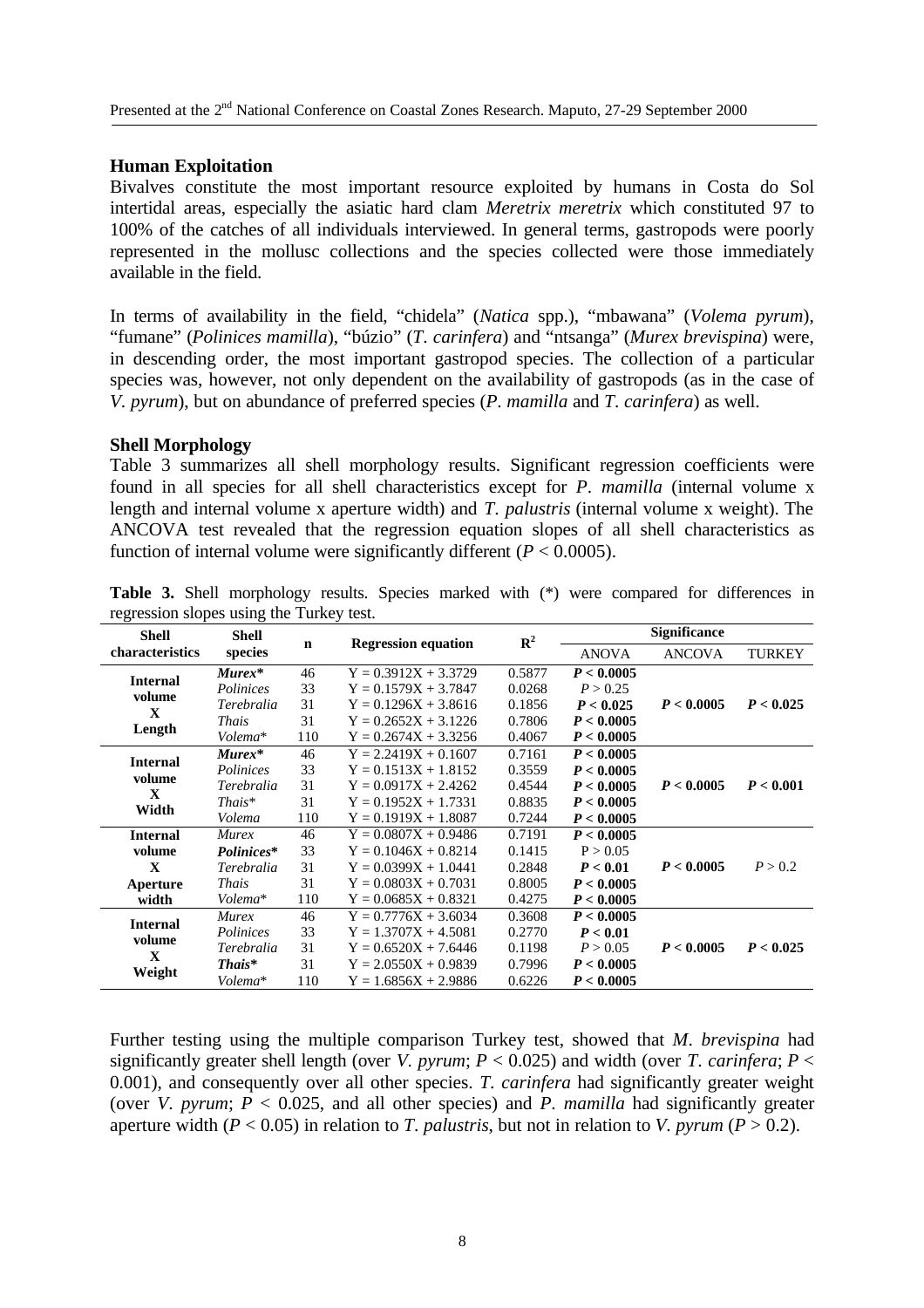# **Shell Preference Experiments**

*C*. *longitarsus* clearly preferred *V*. *pyrum* shells over all other shell species tested (Table 4). Shell preference order was *Volema* > *Thais* > *Terebralia* > *Polinices* > *Murex*, although *Thais* was not significantly preferred over *Terebralia*. *Polinices* and *Murex* were the least preferred shell species.

|  | Table 4. Results of selection experiments. Numbers of C. longitarsus changing to the various types of |  |  |  |  |
|--|-------------------------------------------------------------------------------------------------------|--|--|--|--|
|  | shells (replicates pooled in each treatment; treatments are as in Table 1).                           |  |  |  |  |

| <b>Treatment</b> | $\overline{1}$   |                  | $\overline{2}$          | <b>Treatment</b> | $\overline{2}$ |         | $\blacktriangle$ |
|------------------|------------------|------------------|-------------------------|------------------|----------------|---------|------------------|
|                  | Polinices        |                  | <b>Thais</b>            |                  | <b>Thais</b>   |         | Terebralia       |
| Alone            | 7                |                  | 6                       | Alone            | 6              |         | 6                |
| <b>Treatment</b> |                  | 6                |                         | <b>Treatment</b> |                | 11      |                  |
| Together         | $\theta$         |                  | 3                       | Together         | $\overline{4}$ |         | 3                |
| $\overline{P}$   |                  | < 0.01           |                         | $\boldsymbol{P}$ |                | > 0.25  |                  |
| <b>Treatment</b> | $\mathbf{1}$     |                  | $\overline{3}$          | <b>Treatment</b> | $\overline{2}$ |         | $\overline{5}$   |
|                  | Polinices        |                  | <b>Murex</b>            |                  | <b>Thais</b>   |         | Volema           |
| Alone            | 7                |                  | 5                       | Alone            | 6              |         | 7                |
| <b>Treatment</b> |                  | $\overline{7}$   |                         | <b>Treatment</b> |                | 12      |                  |
| Together         | $\overline{4}$   |                  | 1                       | Together         | 3              |         | 6                |
| $\boldsymbol{P}$ |                  | > 0.5            |                         | $\boldsymbol{P}$ |                | < 0.05  |                  |
| <b>Treatment</b> | $\overline{1}$   |                  | $\overline{\mathbf{4}}$ | <b>Treatment</b> | $\overline{3}$ |         |                  |
|                  | Polinices        |                  | Terebralia              |                  | <b>Murex</b>   |         | Terebralia       |
| Alone            | 7                |                  | 6                       | Alone            | 5              |         | 6                |
| <b>Treatment</b> |                  | 8                |                         | <b>Treatment</b> |                | 13      |                  |
| Together         | 1                |                  | $\overline{2}$          | Together         | 3              |         | 5                |
| $\overline{P}$   |                  | < 0.01           |                         | $\boldsymbol{P}$ |                | > 0.10  |                  |
| <b>Treatment</b> | $\mathbf{1}$     |                  | $\overline{5}$          | <b>Treatment</b> | 3              |         | $\overline{5}$   |
|                  | Polinices        |                  | Volema                  |                  | Murex          |         | Volema           |
| Alone            | 7                |                  | 7                       | Alone            | 5              |         | 7                |
| <b>Treatment</b> |                  | $\boldsymbol{9}$ |                         | <b>Treatment</b> |                | 14      |                  |
| Together         | $\boldsymbol{0}$ |                  | $\overline{4}$          | Together         | 1              |         | $\overline{7}$   |
| $\boldsymbol{P}$ |                  | < 0.001          |                         | $\boldsymbol{P}$ |                | < 0.01  |                  |
| <b>Treatment</b> | $\overline{2}$   |                  | $\overline{\mathbf{3}}$ | <b>Treatment</b> | 4              |         | $\overline{5}$   |
|                  | <b>Thais</b>     |                  | Murex                   |                  | Terebralia     |         | Volema           |
| Alone            | 6                |                  | 5                       | Alone            | 6              |         | 7                |
| <b>Treatment</b> |                  | 10               |                         | <b>Treatment</b> |                | 15      |                  |
| Together         | 1                |                  | 1                       | Together         | 1              |         | 5                |
| $\boldsymbol{P}$ |                  | > 0.9            |                         | $\boldsymbol{P}$ |                | < 0.025 |                  |

# **DISCUSSION**

# **Shell Availability, Utilisation and Human Exploitation**

The results of the transect sampling agreed with reports from other geographic areas suggesting that gastropod shells are a limiting resource for hermit crab populations (Vance, 1972a; Abrams, 1978; Emmerson & Alexander, 1986; Borjesson & Szelistowski, 1989; Liszka & Underwood, 1990), with very few (7.9% of total) empty shell being found and the great majority of those were unavailable shells (broken or filled with sand). Although shell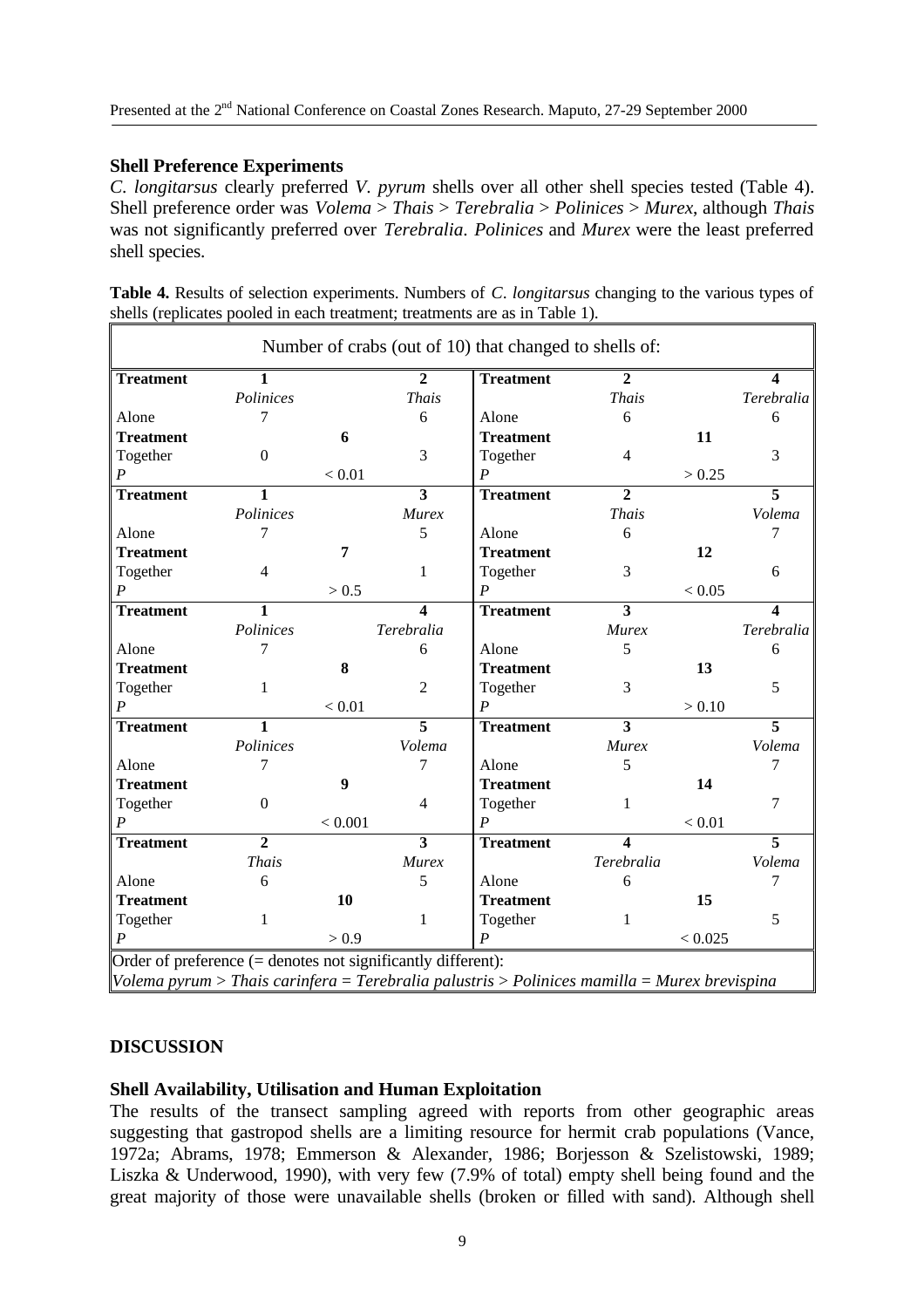exchange and aggressive removal by other hermit crabs could occur frequently (Borjesson  $\&$ Szelistowski, 1989) within the natural community, the low availability of empty shells suggests that choice may be limited and that crabs probably do not occupy optimal shells. This idea was also supported by the fact that even low preferred species e.g. *Murex brevispina* (Table 4) were commonly used in the field (Table 2). The mechanisms by which gastropod shells become available are not known for local shores. Human collection may be one of them, but this is very unlikely, for although gastropod mollusks collected by locals constitute less than 5 % of total, depending on the season, the gastropod collection may reach considerable amounts (Oliveira, 1972; pers. obs.). The low number of gastropod species, hence low availability of empty shells at Praia da Costa do Sol, might be explained by other factors beside human exploitation. The low complexity of the substrate (Praia da Costa do Sol is basically an intertidal sandflat) and the natural low diversity of this typical estuarine habitat, subjected to high variations of salinity, temperature, turbidity and turbulence (Oliveira, 1972) could explain the low number of gastropod species in this area.

Bivalves are the most important resource collected at Costa do Sol. This seems to be a general pattern of mollusc exploitation in Maputo Bay. As reported by Pereira (1998), at Inhaca Island there is a clear dominance of bivalves in terms of total number of individuals collected (Longamane, 1995; de Boer & Longamane, 1996; Pereira, 1998). Bivalves (mainly the asiatic hard clam *Meretrix meretrix*) are heavily exploited in Praia da Costa do Sol especially for its high commercial value (Oliveira, 1972). It's common practice to see this clam exposed for selling at the local markets. Gastropods are occasionally sold at the local markets (Oliveira, 1972; pers. obs.), but its commercial value is not as high, so this resource is mainly collected for domestic consumption, a fact also observed by Oliveira (1972). From the interview data, the most collected species, in terms of number of individuals, were *V*. *pyrum*, *P*. *mamilla* and *T*. *carinfera* which corresponded with the data on availability of gastropods in the field and the occurrence of shells in the mangrove (Table 2). This suggests that human collection has a minimal effect on the availability of gastropod shells, notwithstanding the fact that it is carried out on a daily basis.

The 23 species of gastropod shells used in the field by *C*. *longitarsus* compares well with the 23 species used by *C*. *longitarsus* in the Quirimbas Archipelago (Barnes, 1997b), and with those of other hermit crab species which have been shown to utilise from 4 to 34 species of gastropod shells (Hazlett, 1981). Orians & King (1964) and Emmerson & Alexander (1986) for example, reported that *Diogenes* species occupied respectively 16 and 33 shells species. As the sampled area is very small and the availability of shells species in the field is quite low, it is very likely that *C*. *longitarsus* might use more shell species in other surrounding areas. Reese (1962), Scully (1979) reported that shell use was related to the availability of shell species. This was the case in the present study, where *Volema pyrum* was the most common in the field and simultaneously the most used and preferred shell species (Tables 2 and 4).

# **Shell Morphology and Preference**

It has been shown that shell selection by hermit crabs is based on a number of shell morphological characteristics including weight, volume, overall shell size, aperture width, or a combination of these factors (Vance, 1972a; Shaw & Hoggarth, 1981; Borjesson & Szelistowski, 1989 and references therein; Barnes, 1997b). in our study, *C*. *longitarsus* significantly selected *V*. *pyrum* shells. This could be explained by the low overall size of the shell, particularly the streamlined architecture. This could be an important shell characteristic,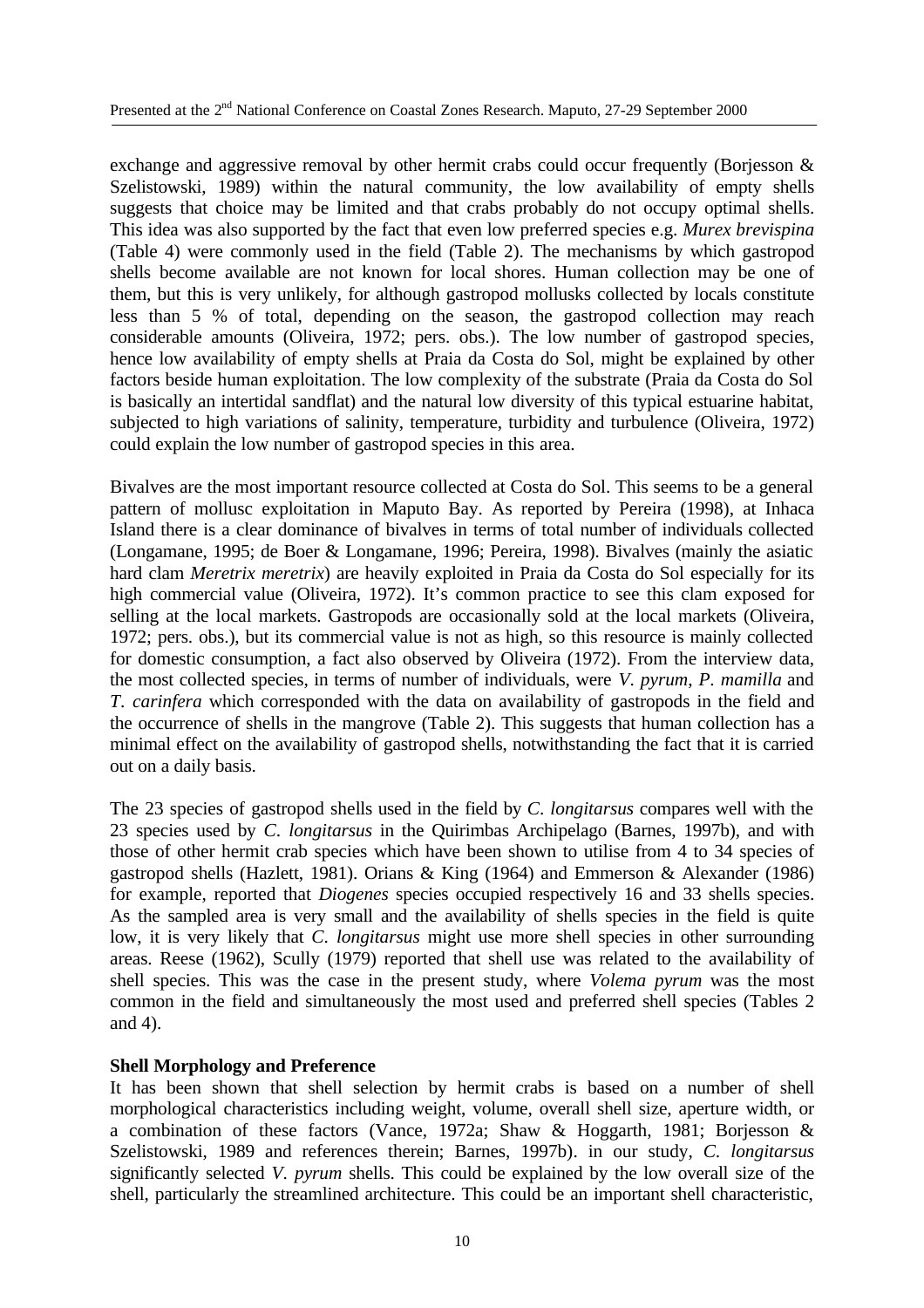as *C*. *longitarsus* inhabits dense mangrove roots and pneumathophores at Costa do Sol and very long or large shells, such as *Murex brevispina*, may be constrained in their mobility.

Shell aperture width is an important shell characteristic for hermit crabs because it influences the "wetness" of the shell internal volume thus, avoiding dissecation, predation and crab mobility. For the two first reasons it desirable that the aperture width is as small as possible, but for the last is should not be very small. A combination of these would provide the best shell fit for the hermit crab. *P*. *mamilla* had the greatest aperture width of all shells studied (Table 3) and was the least preferred shell (Table 4). This gives a good indication of the importance of shell aperture width for hermit crabs and that dissecation might be more important than mobility.

Weight is another important shell characteristic especially for its role on the energy expenditure and growth of hermit crabs (Osorno *et al*., 1998). *T*. *carinfera* was significantly the heaviest shell studied, followed by *V*. *pyrum* (Table 3). These were also, the two most preferred shell species (Table 4). According to Barnes (1997b), *C*. *longitarsus* is able to use heavier shells because it is only active when it is submerged (all *C*. *longitarsus* observed during this study were clustered under mangrove roots and pneumathophores) and the shell mass is partly supported by water.

Other shell characteristics that could influence hermit crab selection, but not studied, were shell physical strength and presence of appendices and other external morphological characteristics that could help reduce predation. It has been reported for tropical regions that puffer fishes and xanthid and portunid crabs are the major predators of hermit crabs (Borjesson & Szelistowski, 1989). As observed in the Quirimbas Archipelago (Barnes, 1997b), puffer fishes are relatively rare locally. However crabs, especially portunid species (*Portunus* spp., *Scylla serrata*), are abundant and could be important predators of hermit crabs. Physical strength, as measured by Barnes (1997b), is very high in *Volema* and *Thais* species. Both species also have (especially *Thais*) a very rough surface covered with spines. These two, could be another important characteristics that influenced their selection by *C*. *longitarsus*.

# **ACKNOWLEDGEMENTS**

We thank Department of Biological Sciences – UEM biology students Alice Costa, Cristina Louro, Daniela Abreu, Eduardo Videira and Guilhermina Fernandes for field assistance. We are also grateful to Custódio Boane and Domingos Gove for overall support. Alberto Sitoe, João Cuna and Maurício Lipassula are acknowledged for making laboratory facilities available. Adriano Macia and Dr. Mark Whittington are thanked for their comments and suggestions that greatly improved earlier drafts of the manuscript.

# **REFERENCES**

**Abrams, P.** (1978). Shell selection and utilization in a terrestrial hermit crab, *Coenobita compressus* (H. Milne Edwards). *Oecologia (Berlin)*, **34**: 239–253.

**Abrams, P. A.** (1980). Resource partitioning and interspecific competition in a tropical hermit crab community. *Oecologia (Berlin)*, **46**: 365–379.

**Abrams, P., C Nyblade & S. Sheldon** (1986). Resource partitioning and competition for shells in a subtidal hermit crab species assemblage. *Oecologia (Berlin)*, **69**: 429–445.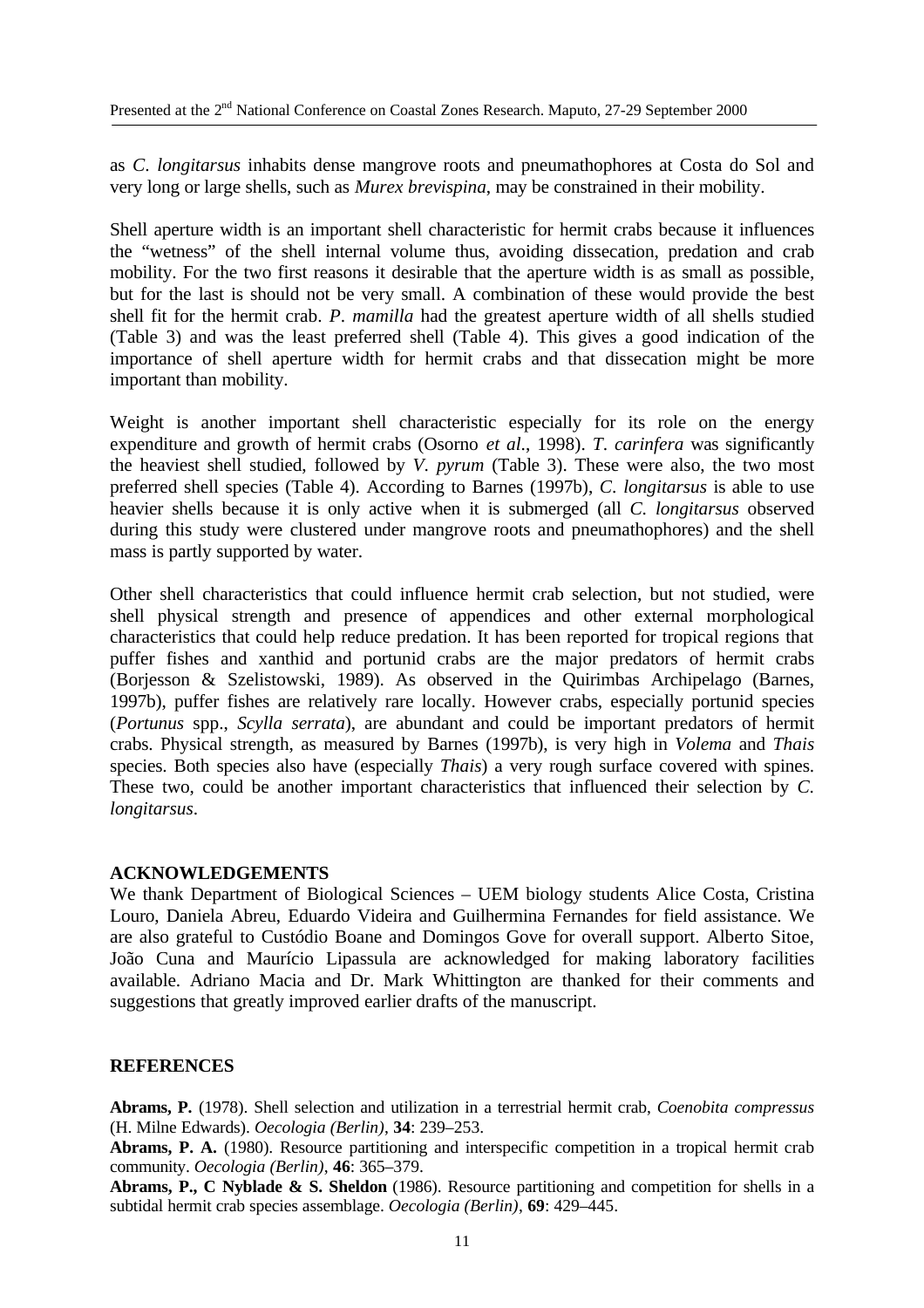**Bandeira, S. O.** (1995). Marine botanical communities in southern Mozambique: Sea grass and seaweed diversity and conservation. *Ambio*, **24**: 506–509.

**Barnes, D. K. A.** (1997a). Ecology of tropical hermit crabs at Quirimba Island, Mozambique: A novel and locally important food resource. *Marine Ecology Progress Series*: **161**: 299–302.

**Barnes, D. K. A.** (1997b). Ecology of tropical hermit crabs at Quirimba Island, Mozambique: Shell characteristics and utilization. *Marine Ecology Progress Series*: **183**: 241–251.

**Bertness, M. D.** (1980). Shell preference and utilization patterns in littoral hermit crabs of the Bay of Panama. *Journal of Experimental Marine Biology and Ecology*, **48**: 1–16.

**Borjesson, D. L. & A. Szelistowski** (1989). Shell selection, utilization and predation in the hermit crab *Clibanarius panamensis* Stimpson in a tropical mangrove estuary. *Journal of Experimental Marine Biology and Ecology*, **133**: 213–228.

**Branch, G. M., C. L. Griffiths, M. L. Branch & L. E. Beckley** (1995). *Two oceans – A guide to the marine life of southern Africa*. 359 pp. Cape Town, David Phillip.

**Brooks, W. R. & R. N. Mariscal** (1986). Population variation and behavioral changes in two pagurids in association with the sea anemone *Calliactis tricolor* (Lesueur). *Journal of Experimental Marine Biology and Ecology*, **103**: 275–289.

**de Boer, W. F. & F. A. Longamane** (1996). The exploitation of intertidal food resources in Inhaca Bay, Mozambique, by shorebirds and humans. *Biological Conservation*, **78**: 295–303.

**Day, J. H.** (1974). *A guide to marine life on South African Shores*. Second revised edition, 300 pp. Cape Town, A. A. Balkema.

**Emmerson, W. D. & M. D. Alexander** (1986). Shell utilization and morphometrics of the hermit crab *Diogenes brevirostris* Stimpson. *South African Journal of Zoology*, **21**: 211–216.

**Gherardi, F.** (1990). Competition and coexistence in two Mediterranean hermit crabs, *Calcinus ornatus* (Roux) and *Clibanarius erythropus* (Latreille) (Decapoda, Anomura). *Journal of Experimental Marine Biology and Ecology*, **143**: 221–238.

**Hahn, D. R.** (1998). Hermit crab shell use patterns: Response to previous shell experience and to water flow. *Journal of Experimental Marine Biology and Ecology*, **228**: 35–51.

**Hatton, J.** (ed.) (1995). *A status quo assessment of the coastal zone, Mozambique. Phase 1: Ponta do Ouro – Xai-Xai*. 60 pp. Maputo, MICOA/UEM/IUCN.

**Hazlett, B. A.** (1981). The behavioural ecology of hermit crabs. *Annual Review of Ecology and Systematics*, **12**: 1–22.

Liszka, D. & A. J. Underwood (1990). An experimental design to determine preferences for gastropod shells by a hermit crab. *Journal of Experimental Marine Biology and Ecology*, **137**: 47–62.

**Longamane, F. A.** (1995). *Exploração das áreas entre-marés pela população humana no Saco da Ilha da Inhaca*. Tese de Licenciatura. 57 pp. Maputo, Universidade Eduardo Mondlane.

**Macia, A. A.** (1995). *Hermit crabs of the seagrass meadows around Inhaca Island, Mozambique, with emphasis on habitat and shell selection*. MSc Thesis. 32 pp. Göteborg, University of Göteborg.

**Oliveira, J. C.** (1972). Reconhecimento preliminar da pesca de moluscos. In: *Missão de bioceanologia e pescas de Moçambique – Relatório científico 1969*. 22 – 25. Lisboa, Junta de Investigação do Ultramar.

**Orians, G. H. & C. E. King** (1964). Shell selection and invasion rates of some Pacific hermit crabs. *Pacific Science*, **18**: 297–306.

**Osorno, J.-L., L. Fernandez-Castillas & C. Rodriguez-Juarez** (1998). Are hermit crabs looking for light and large shells? *Journal of Experimental Marine Biology and Ecology*, **222**: 163–173.

**Pereira, T. I. F. C.** (1998). *Estudo dos concheiros na Ilha da Inhaca: Avaliação do impacto humano sobre as áreas entre-marés*. Tese de Licenciatura. 53 pp. Maputo, Universidade Eduardo Mondlane.

**Reese, E. S.** (1962). Shell selection behaviour of hermit crabs. *Animal Behaviour*, **10**: 347–360.

**Scully, E. P.** (1979). The effects of gastropod shell availability and habitat characteristics on shell utilization by the intertidal hermit crab, *Pagurus longicarpus* Say. *Journal of Experimental Marine Biology and Ecology*, **37**: 139–157.

**Shaw, R. F. & M. A. Hoggarth** (1981). Interspecific shell fighting preference in a hermit crab species ensemble. *Proceedings of the Fourth International Coral Reef Symposium*, Manila, 1981. Vol. 2: 623– 626.